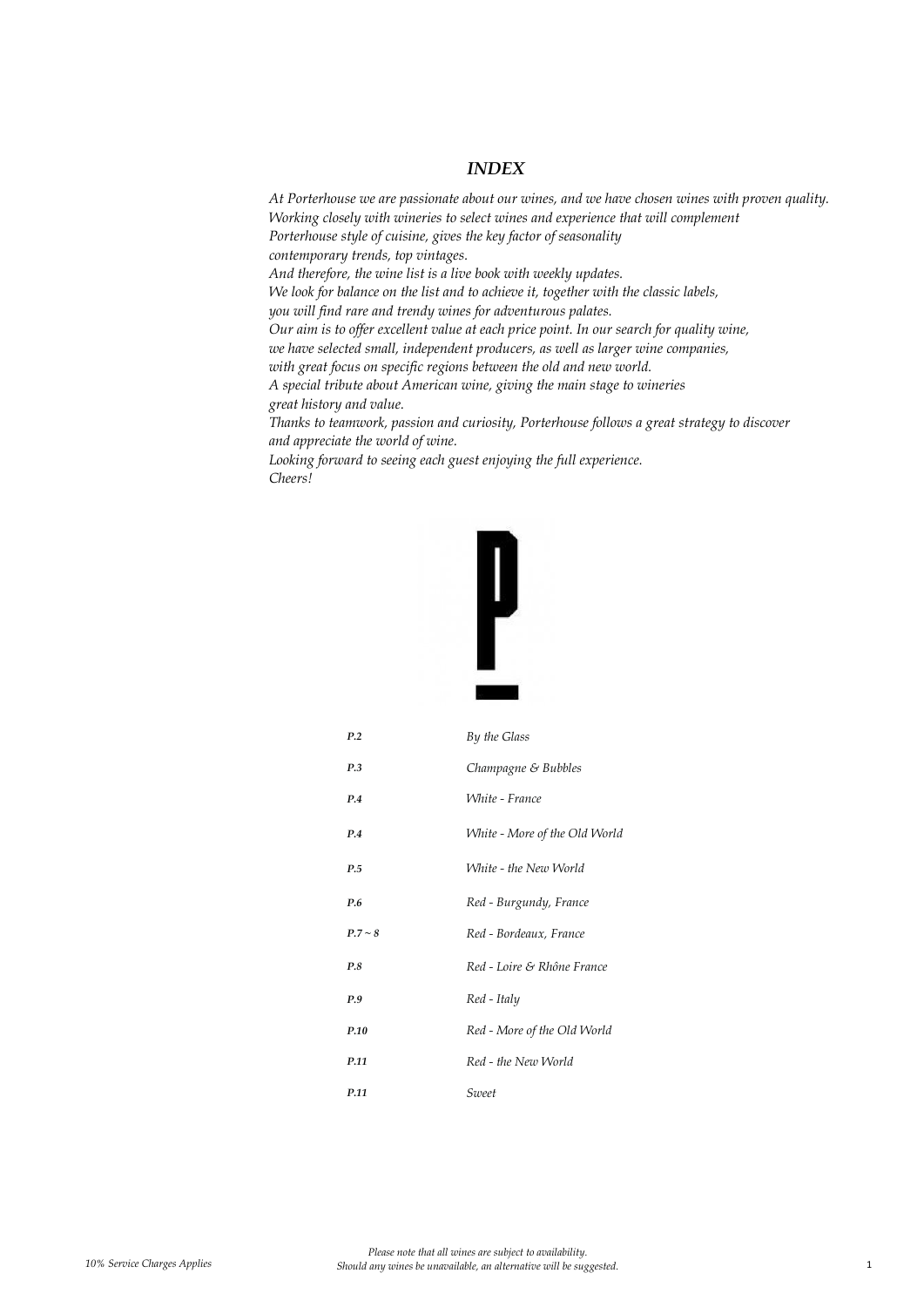# *By the Glass*

| <b>Bubbles</b> |      |                                                                                                   |       |
|----------------|------|---------------------------------------------------------------------------------------------------|-------|
|                | N.V. | Champagne Alfred Gratien, Classique, Brut, France<br>Chardonnay, Pinot Meunier, Pinot Noir        | 188   |
| White          |      |                                                                                                   |       |
|                | 2016 | Domaine Thibert, Macon Verze, Bourgogne, France<br>Chardonnay                                     | 198   |
|                | 2018 | Domaine Guiberteau, Saumur Blanc, Loire, France<br>Chenin Blanc                                   | 188   |
|                | 2018 | Marimar Estate La Masia, Russian River Valley, USA<br>Chardonnay                                  | 148   |
|                | 2019 | Weingut Rudi Pichler, Federspiel, Wachau, Austria<br>Riesling                                     | 138   |
|                | 2020 | Domaine Jean Marc & Matthieu Crochet, Sancerre, Blanc Classique, Loire, France<br>Sauvignon Blanc | 128   |
| By the Glass   |      |                                                                                                   |       |
| Red            |      |                                                                                                   | Glass |
|                | 2017 | Domaine Dominique Gallois, Gevrey Chambertin, Burgundy, France<br><b>Pinot Noir</b>               | 238   |
|                | 2015 | Waterstone Winery, Napa Valley, USA<br>Cabernet Sauvignon                                         | 218   |
|                | 2018 | Domaine Guiberteau, Saumur Rouge, Loire, France<br>Cabernet Franc                                 | 198   |
|                | 2016 | Château Caronne Ste Gemme, Haut-Medoc, Bordeaux, France<br><b>Bordeaux Blend</b>                  | 158   |
|                | 2016 | Longview Yakka, Adelaide Hills<br>Shiraz                                                          | 138   |

*Glass*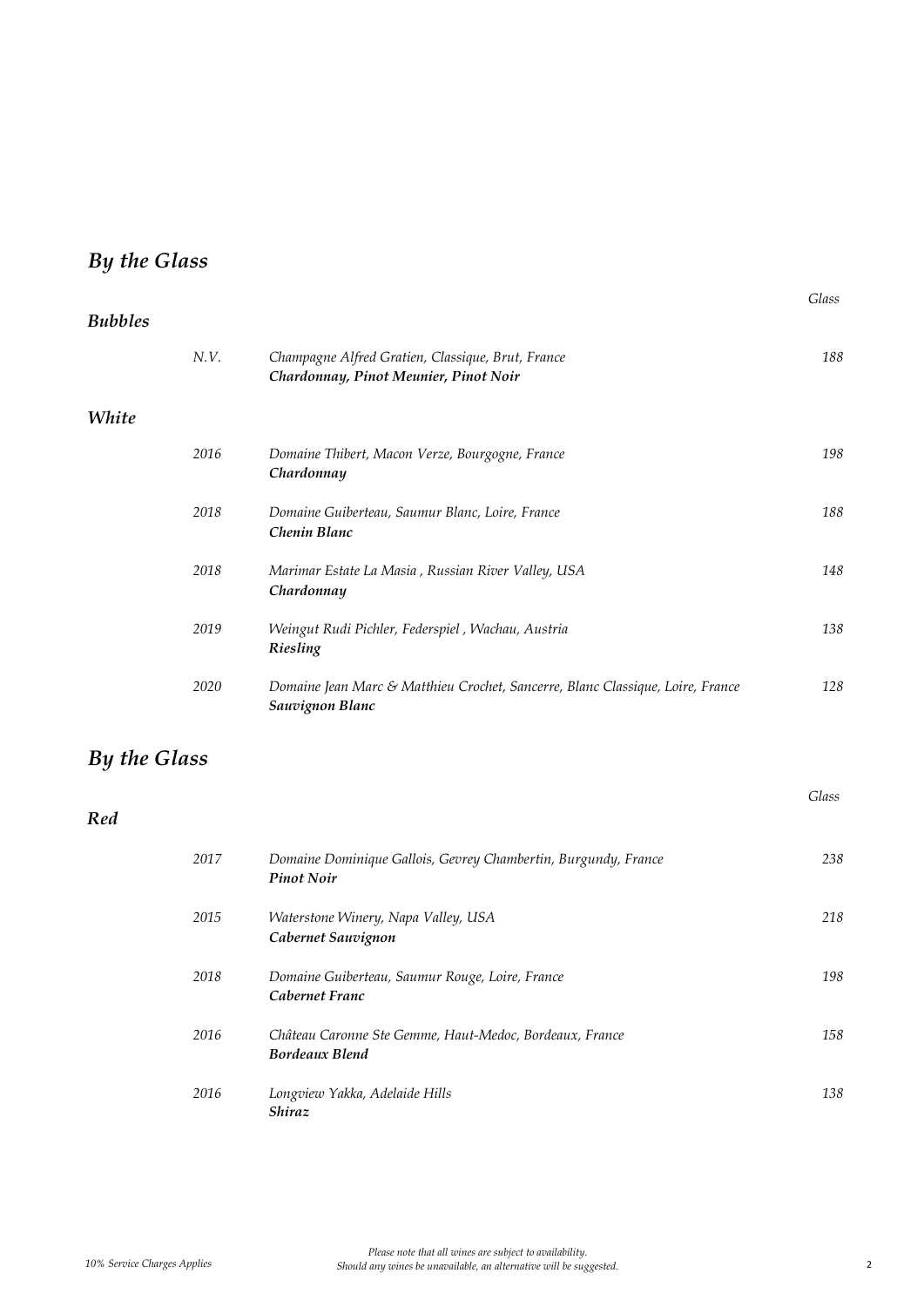#### *Sweet 75ml*

| 2017 | Royal Tokaji Lavest Harvest I, Tokaji, Hungary |  |
|------|------------------------------------------------|--|
|      | <i>Furmint</i>                                 |  |

## *Champagne Bottle*

| N.V.<br>2015         | <b>Alfred Gratien</b>              | Classique, Brut<br>Blanc de Blanc, Brut | 1020<br>1980         |
|----------------------|------------------------------------|-----------------------------------------|----------------------|
| N.V.                 | <b>Bollinger</b><br>Aÿ             | Special Cuvée, Brut                     | 1150                 |
| N.V.                 | <b>Delamotte</b>                   | <b>Brut</b>                             | 980                  |
| 2012                 | Dom Perignon<br><b>Hautvillers</b> | Vintage, Brut                           | 2150                 |
| N.V.                 | <b>Laurent Perrier</b><br>Aÿ       | <b>Brut</b>                             | 880                  |
| 2006<br>2007<br>2009 | Louis Roederer<br>Reims            | Cristal, Brut                           | 4080<br>3880<br>3680 |

## *Champagne Rosé*

| N.V. | <b>Alfred Gratien</b>                     | <b>Brut</b>     | 1380        |
|------|-------------------------------------------|-----------------|-------------|
|      | Epernay                                   |                 |             |
| N.V. | <b>Billecart Salmon</b><br>Mareuil-sur-Aÿ | <b>Brut</b>     | 1680        |
| 2006 | Louis Roederer                            | Cristal, Brut   | 7950        |
| 2010 | Аÿ                                        | Millesime, Brut | <b>1600</b> |
| N.V. | Krug<br>Reims                             | <b>Brut</b>     | 4280        |

## *Sparkling Wines*

| 2016 | Barone Pizzini, Satèn, Brut, Italy | 1080 |
|------|------------------------------------|------|
|      | Franciacorta                       |      |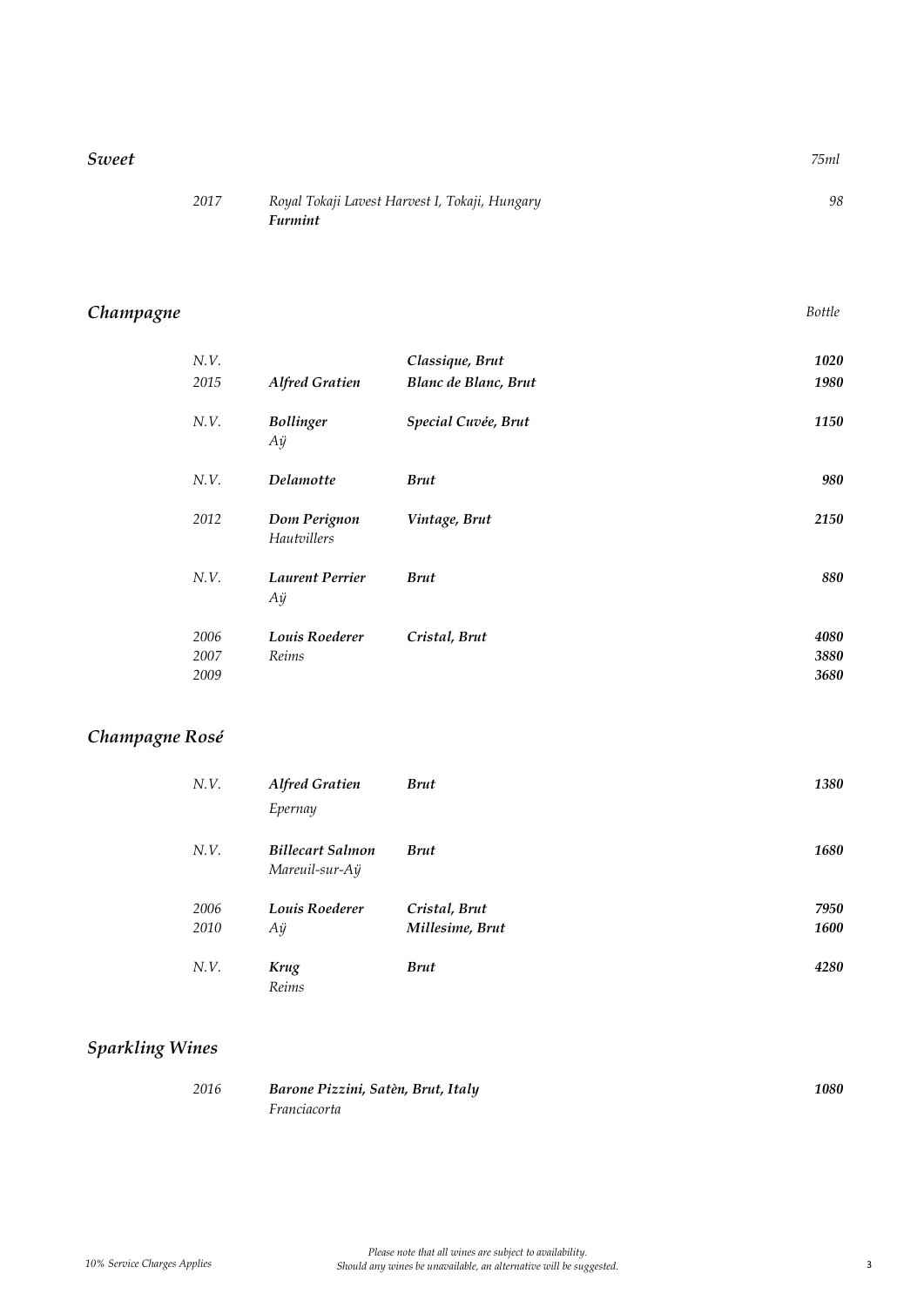## *White*

| <b>Burgundy</b> , France                        |                                                                                                                                                                                                                                                                                                                                                                                                                                       |                             |
|-------------------------------------------------|---------------------------------------------------------------------------------------------------------------------------------------------------------------------------------------------------------------------------------------------------------------------------------------------------------------------------------------------------------------------------------------------------------------------------------------|-----------------------------|
| 2011                                            | Domaine Roulot, Bourgogne Blanc<br>Chardonnay                                                                                                                                                                                                                                                                                                                                                                                         | 1680                        |
| 2019                                            | Domaine Lavantureux, Chablis<br>Chardonnay                                                                                                                                                                                                                                                                                                                                                                                            | 680                         |
| 2017                                            | Domaine Lucian Muzard, Corton Charlemagne Grand Cru<br>Chardonnay                                                                                                                                                                                                                                                                                                                                                                     | 2280                        |
| 2017                                            | Domaine Alain Hudellot-Noëllat, Meursault<br>Chardonnay                                                                                                                                                                                                                                                                                                                                                                               | 1780                        |
| 2016                                            | Domaine Genot-Boulanger, Les Levrons Puligny-Montrachet<br>Chardonnay                                                                                                                                                                                                                                                                                                                                                                 | 1480                        |
| 2013                                            | Domaine Bernard Moreau, Batard Montrachet Grand Cru<br>Chardonnay                                                                                                                                                                                                                                                                                                                                                                     | 6480                        |
| Domaine Thibert<br>2016<br>2016<br>2014<br>2015 | "With vineyards located in prime locations across Burgundy's Mâconnais,<br>this family-owned and run estate is dedicated to single<br>parcel expressions and produces some of the region's very best wines." ---- Decanter, 2020<br>Macon Verze, Domaine Thibert<br>Pouilly Vinzelles "Les Longeays", Domaine Thibert<br>Saint Veran "Champ Rond", Domaine Thibert<br>Pouilly Fuissé "Vignes Blanches", Domaine Thibert<br>Chardonnay | 880<br>1080<br>1180<br>1580 |
|                                                 | "Outside Burgundy", France                                                                                                                                                                                                                                                                                                                                                                                                            |                             |
| 2018                                            | Domaine Guiberteau, Saumur Blanc, Loire<br>Chenin Blanc                                                                                                                                                                                                                                                                                                                                                                               | 840                         |
| 2019                                            | Domaine Jean Marc et Matthieu Crochet, Sancerre, Blanc Classique, Loire<br>Sauvignon Blanc                                                                                                                                                                                                                                                                                                                                            | 620                         |
| 2017                                            | Chateau Respide Medeville, Bordeaux Blanc<br>Semillon, Sauvignon Blanc, Muscadelle                                                                                                                                                                                                                                                                                                                                                    | 580                         |
| 2018                                            | Domaine Grand Veneur, Blanc de Viognier, Cotes du Rhone<br>Viognier                                                                                                                                                                                                                                                                                                                                                                   | 680                         |

*Bottle*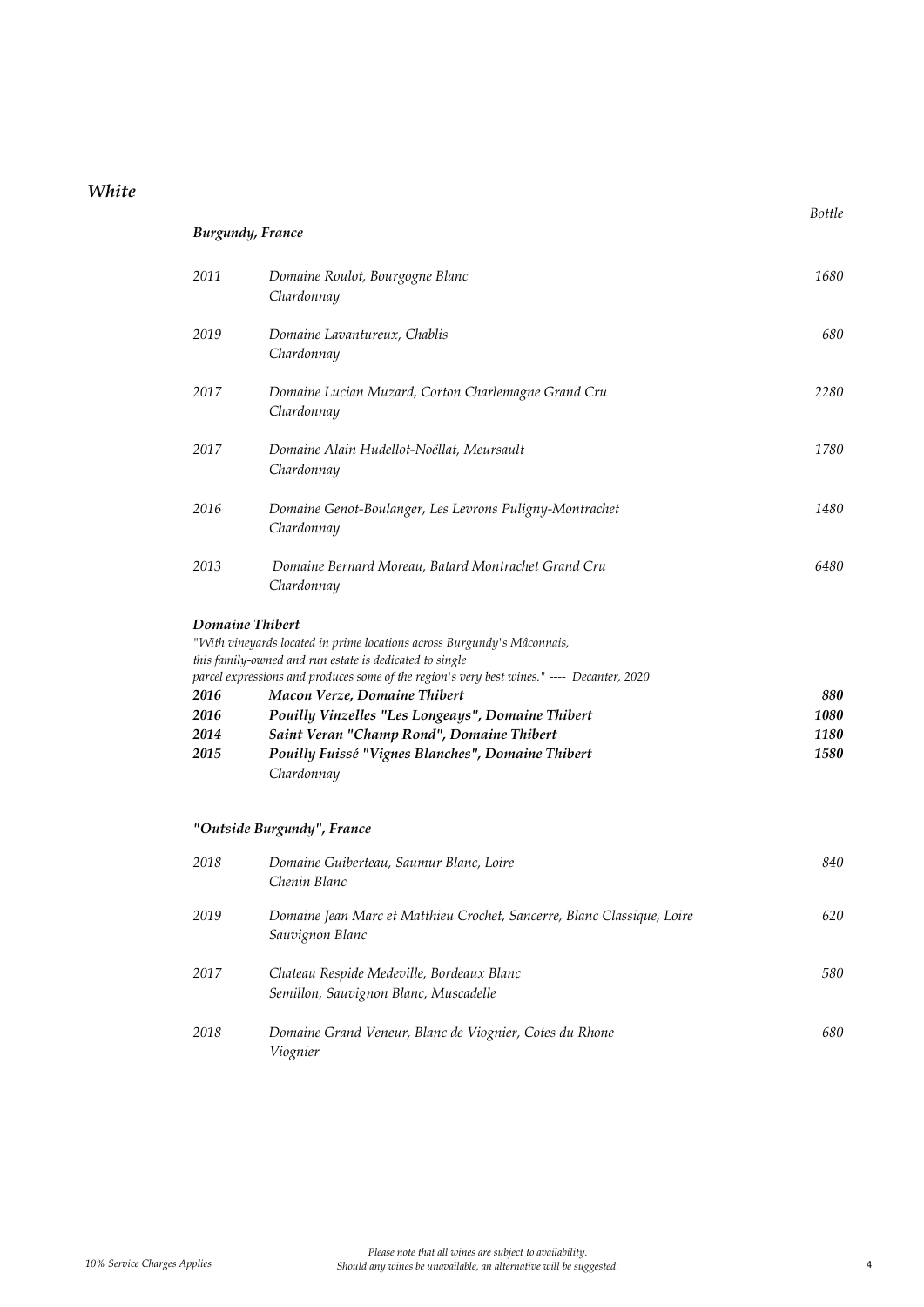### *White*

|              |                                                                                    | <b>Bottle</b> |
|--------------|------------------------------------------------------------------------------------|---------------|
| Austria      |                                                                                    |               |
| 2019         | Weingut Rudi Pichler, Federspiel, Wachau<br>Riesling                               | 680           |
| <b>Italy</b> |                                                                                    |               |
| 2015         | Valentini, Trebbiano d'Abruzzo, Abruzzo<br>Trebbiano                               | 2680          |
| 2014         | Emidio Pepe, Trebbiano d'Abruzzo, Abruzzo<br>Trebbiano                             | 1980          |
| 2019         | Vie die Romans, Dessimis, Friuli, Italy<br>Pinot Grigio                            | 880           |
| 2016         | Meroi, Friuli Colli Orientali Buttrio, Friuli Venezia Giulia DOC<br>Ribolla Gialla | 780           |
| 2019         | Michele Chiarlo, Gavi di Gavi, Rovereto, Piedmont<br>Cortese                       | 780           |

## *White*

| USA  |                                                                                   |     |
|------|-----------------------------------------------------------------------------------|-----|
| 2019 | Eroica, Colombia Valley, Washington State<br>Riesling                             | 680 |
| 2018 | Marimar Estate, La Masia, Don Miguel Vineyard, Russian River Valley<br>Chardonnay | 740 |

#### *Australia*

| 2018 | Gianconda, Estate Vineyard, Beechworth<br>Chardonnay | 2680 |
|------|------------------------------------------------------|------|
| 2018 | Domaine Simha, Rao, Tasmania<br>Chardonnay           | 1180 |
| 2020 | Shaw + Smith, M3, Adelaide Hills<br>Chardonnay       | 780  |
| 2019 | Giant Steps, Sexton, Yarra Valley<br>Chardonnay      | 780  |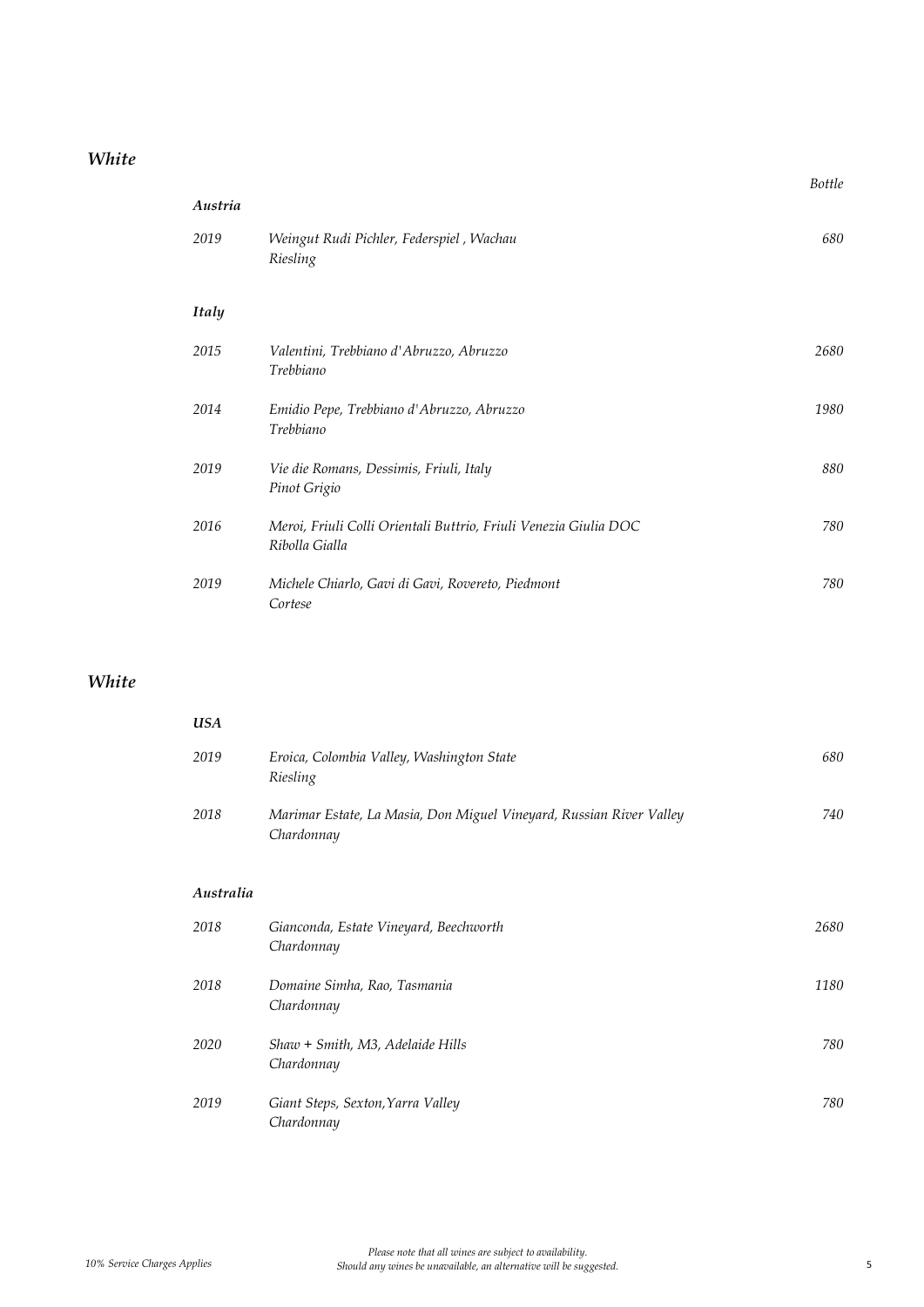| <b>Burgundy, France</b> |                                                                                     |      |
|-------------------------|-------------------------------------------------------------------------------------|------|
| 2017                    | Domaine Alain Michelot Bourgogne<br>Pinot Noir                                      | 880  |
| 2019                    | Domaine Faiveley Beanue 1er Cru Clos de L'Ecu Monopole<br>Pinot Noir                | 1080 |
| 2017                    | Domaine Dominique Gallois, Gevrey Chambertin<br>Pinot Noir                          | 1180 |
| 2017                    | Domaine Dominique Gallois, Gevrey Chambertin 1er cru Combe aux Moines<br>Pinot Noir | 2380 |
| 2017                    | Domaine Dominique Gallois, Charmes Chambertin Grand Cru<br>Pinot Noir               | 3280 |
| 2013                    | Domaine Ghislaine Barthod Chambolle Musigny 1er Cru Gruenchers<br>Pinot Noir        | 2880 |
| 2015                    | Domaine Lucien Muzard, Santenay 1er Cru Maladière<br>Pinot Noir                     | 1080 |

|      | Bordeaux, France                           | <b>Bottle</b> |
|------|--------------------------------------------|---------------|
| 2016 | Château Caronne Ste Gemme<br>Haut-Medoc    | 780           |
| 2016 | Saint Estephe de Montrose<br>Saint-Estèphe | 780           |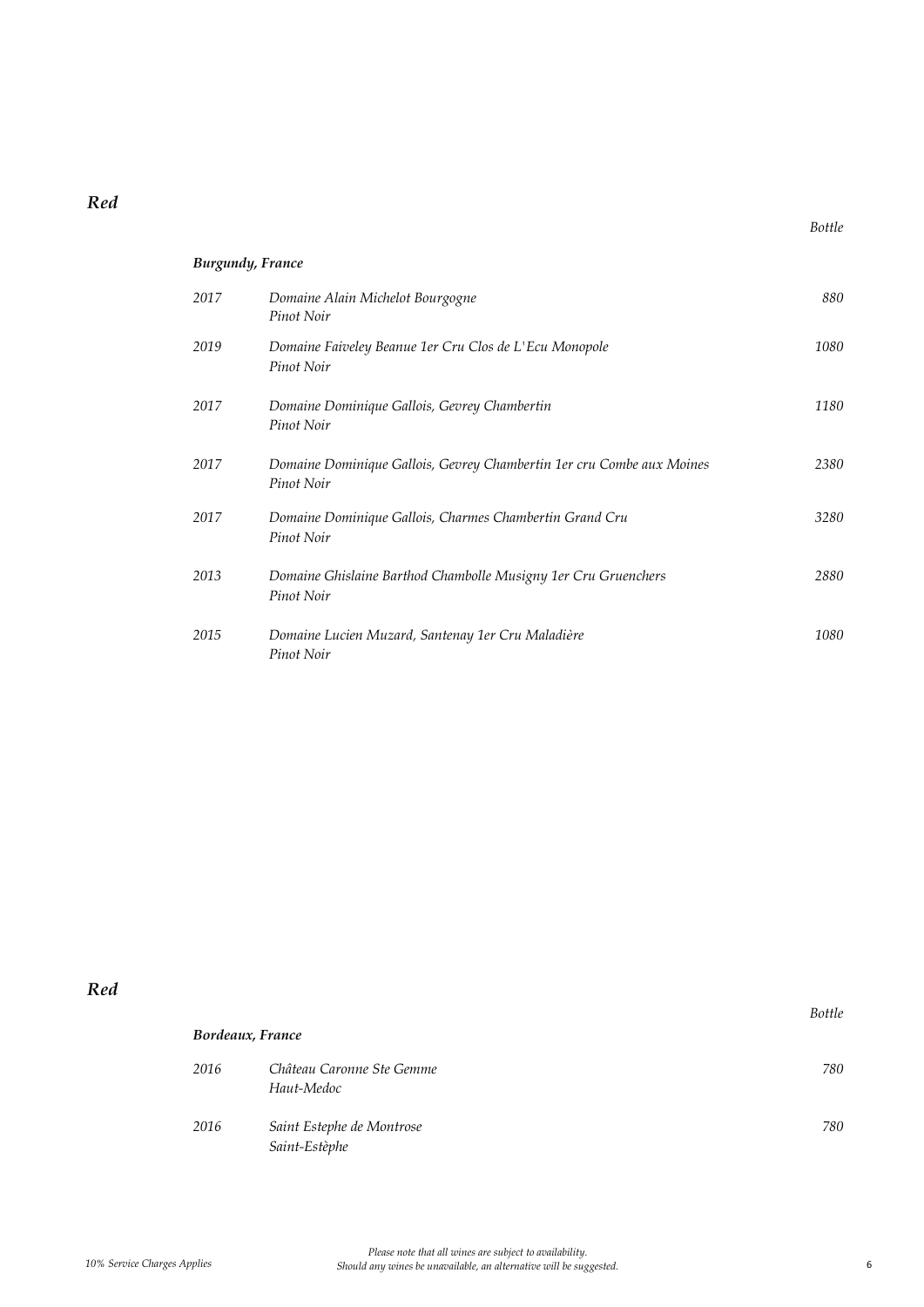| 1986             | Château Mouton Rothschild<br>Pauillac                                | 9800          |
|------------------|----------------------------------------------------------------------|---------------|
| 1976             | Château Lafite Rothschild<br>Pauillac                                | 6800          |
| 2016             | Pauillac de Latour<br>Pauillac                                       | 1680          |
| 2013             | Château Pedesclaux<br>Pauillac                                       | 720           |
| 2016             | Aspirant de Beychevelle<br>Saint-Julien                              | 800           |
| 2015             | Château Beychevelle<br>Saint-Julien                                  | 2800          |
| 1982             | Château Margaux<br>Margaux                                           | 11800         |
| 1996             | Château Margaux<br>Margaux                                           | 7500          |
| 1996             | Château Haut Brion<br>Pessac Leognan                                 | 8550          |
| 1970             | Château Haut Brion<br>Pessac Leognan                                 | 6400          |
| 2015             | Château Brown<br>Pessac Leognan                                      | 980           |
| 2017             | Château Smith Haut Lafitte 'Le Petit Haut Lafitte'<br>Pessac Leognan | 880           |
|                  |                                                                      | <b>Bottle</b> |
| Bordeaux, France |                                                                      |               |
| 2005             | Château Angelus<br><b>St Emilion</b>                                 | 5900          |
| 2010             | Château Haut - Brisson<br><b>St Emilion</b>                          | 880           |
| Loire, France    |                                                                      |               |
| 2018             | Domaine Guiberteau, Saumur Rouge<br>Cabernet Franc                   | 980           |

#### *Rhône, France*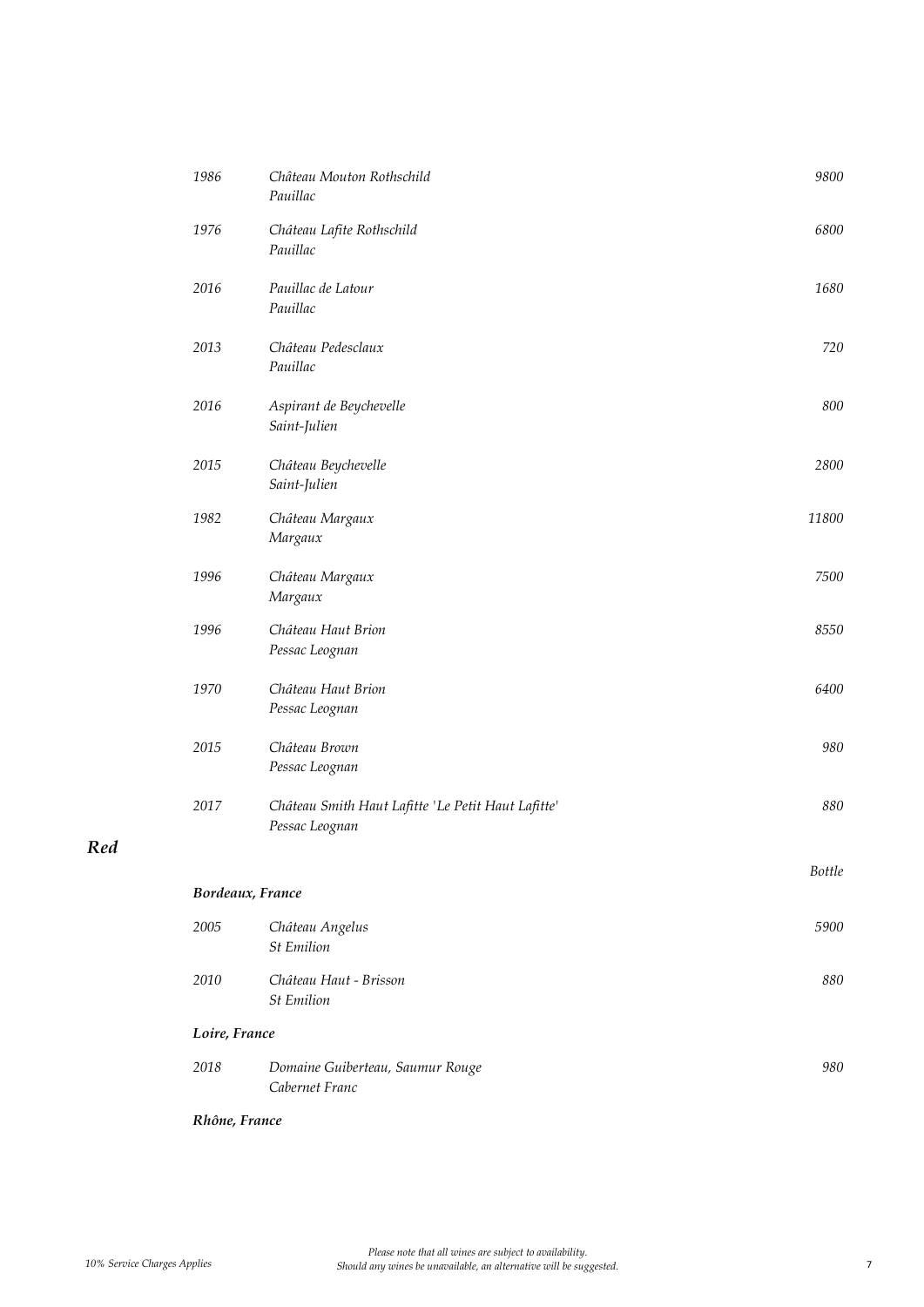| 2017 | Domaine Xavier Gerard, Côte Rôtie<br>Syrah                                                | 1180 |
|------|-------------------------------------------------------------------------------------------|------|
| 2014 | Domaine Alain Verset, Cornas<br>Syrah                                                     | 1480 |
| 2019 | Domaine Bott, Croze Hermitage<br>Syrah                                                    | 780  |
| 2019 | Domaine de Sang de Cailloux, Vacqueyras, Cuvée Lopy<br>Grenache, Syrah                    | 880  |
| 2015 | Domaine du Pegau, Châteauneuf du Pape, Cuvée Reservée<br>Grenache, Syrah, Mourvèdre Blend | 1280 |
| 2015 | Domaine Grand Tinel Alexis Establet Châteauneuf du Pape<br>Grenache                       | 1080 |

| Northern Italy |                                                  | <b>Bottle</b> |
|----------------|--------------------------------------------------|---------------|
| 2014           | Cantina Del Pino, Barbaresco,<br><i>Nebbiolo</i> | 930           |
| 2016           | Nada Fiorenzo, Barbaresco<br>Nebbiolo            | 880           |
| 2017           | Ettore Germano, Serralunga, Barolo<br>Nebbiolo   | 1080          |
| 2017           | Oddero, Barolo Classico<br>Nebbiolo              | 1080          |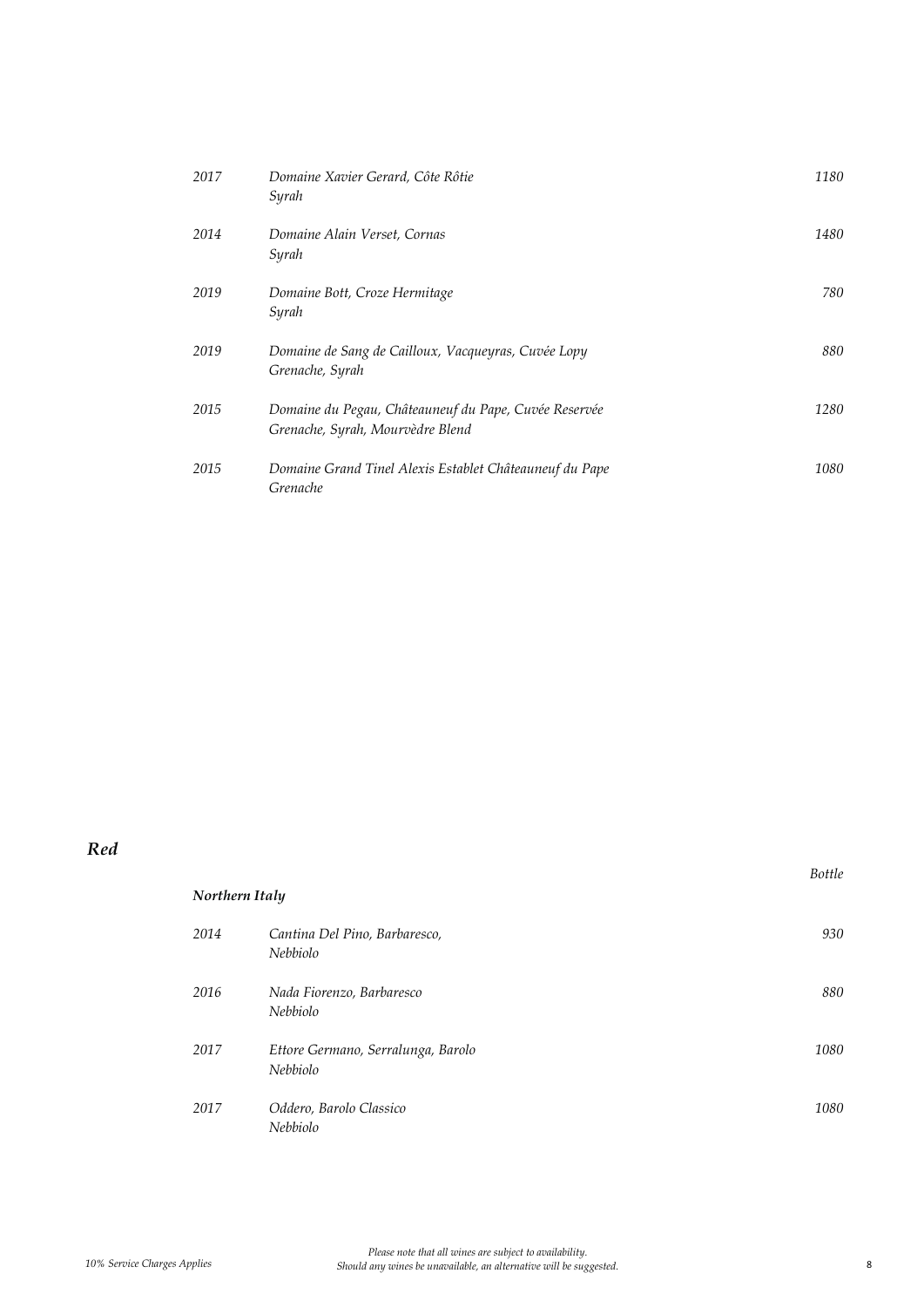| 2015           | Tedeschi, Capitel Monte Olmi, Amarone della Valpolicella Classico Riserva<br>Corvina, Corvinone, Rondinella, Molinara | 1480 |
|----------------|-----------------------------------------------------------------------------------------------------------------------|------|
| Central Italy  |                                                                                                                       |      |
| 2019           | Gaja Ca' Marcanda Promis<br>Bolgheri / Merlot, Syrah, Sangiovese                                                      | 780  |
| 2016           | Tenute Silvio Nardi, Brunello di Montalcino<br>Brunello / Sangiovese Grosso                                           | 980  |
| 2016           | Siro Pacenti, Pelagrilli, Brunello di Montalcino<br>Brunello / Sangiovese Grosso                                      | 1080 |
| 1982           | Tignanello, Vino da Tavola, Marchesi Antinori<br>Sangiovese, Cabernets                                                | 4180 |
| 1988           | Tignanello, Vino da Tavola, Marchesi Antinori<br>Sangiovese, Cabernets                                                | 3380 |
| 1997           | Solaia, Toscana, Marchesi Antinori<br>Cabernets, Sangiovese                                                           | 6900 |
| 2001           | Solaia, Toscana, Marchesi Antinori<br>Cabernets, Sangiovese                                                           | 4600 |
| 2009           | Solaia, Toscana, Marchesi Antinori<br>Cabernets, Sangiovese                                                           | 4300 |
| Southern Italy |                                                                                                                       |      |
| 2009           | Monteverano, Silvia Imparato, Colli di Salerno, Campania<br>Cabernet Sauvignon, Merlot, Aglianico                     | 1480 |
| 2008           | Donnafugata, Mile e Una Notte, Sicilia<br>Nero d'Avola, Petit Verdot, Syrah                                           | 2380 |

| Spain |                                                                  | <b>Bottle</b> |
|-------|------------------------------------------------------------------|---------------|
| 2017  | Bierzo, Ultreia St Jacques, Raul Perez<br>Mencía                 | 580           |
| 2010  | Rioja Gran Reserva, Bodegas Faustino<br><i>Tempranillo</i>       | 880           |
| 2015  | Sierra de Gredos, Las Uvas de la Ira, Daniel Gomez Jimenez-Landi | 880           |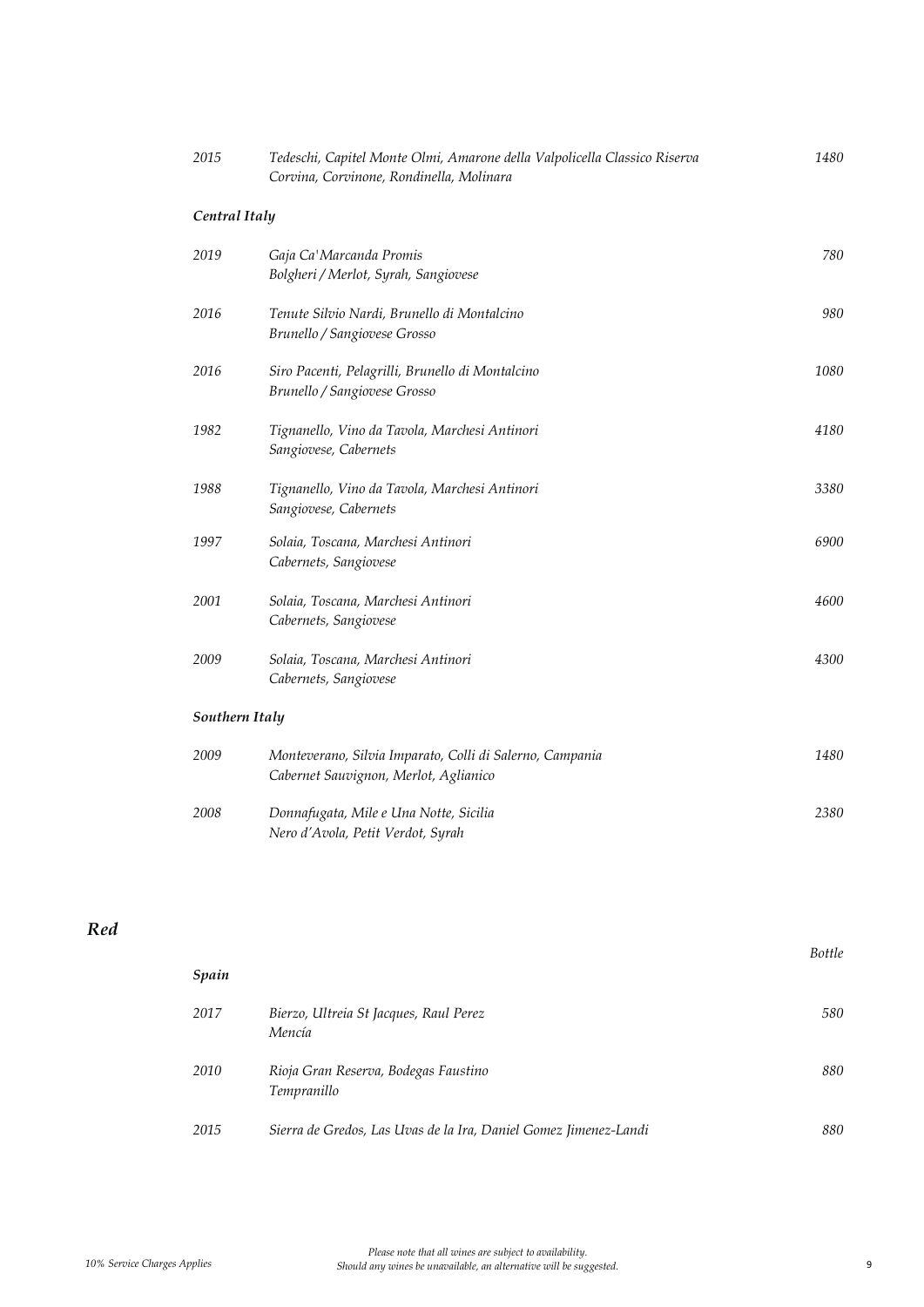#### *Garnacha*

| 2016 | Toro, Pintia, Vega Sicilia | 1080 |
|------|----------------------------|------|
|      | Tina de Toro / Tempranillo |      |
|      |                            |      |

## *Portugal*

| 2013 | Vinho Regional Alentejano, Howard's Folly Winemaker's Choice | 680 |
|------|--------------------------------------------------------------|-----|
|      | Syarh, Alicante Bouschet, Aragonez, Touriga Nacional         |     |

### *Red*

| Oregon, USA     |                                                                                                                          |      |
|-----------------|--------------------------------------------------------------------------------------------------------------------------|------|
| 2015            | Resonance Vineyards<br>Pinot Noir                                                                                        | 1280 |
| California, USA |                                                                                                                          |      |
|                 | "Inspired by the great wines of Bordeaux, Founder Jess Jackson collaborated with Vigneron Pierre Seillan to create three |      |

*three distinctive blends: La Muse, La Joie and Le Désir.*

*Each wine represents an expression of the diversity of Sonoma County."*

|      |      | "La Muse is a Merlot-based blend that captures elegance and grace."                                                                                                                                                                                                                                                    |      |
|------|------|------------------------------------------------------------------------------------------------------------------------------------------------------------------------------------------------------------------------------------------------------------------------------------------------------------------------|------|
|      | 2008 | Vérité, La Muse, Sonoma County                                                                                                                                                                                                                                                                                         | 6800 |
|      |      | "La Joie, comprised primarily of Cabernet Sauvignon, is powerful and bold."                                                                                                                                                                                                                                            |      |
|      | 2008 | Vérité, La Joie, Sonoma County                                                                                                                                                                                                                                                                                         | 6800 |
|      |      | "Le Désir represents Cabernet Franc and its many intricacies, nuances and depth."                                                                                                                                                                                                                                      |      |
|      | 2008 | Vérité, Le Desir, Sonoma County                                                                                                                                                                                                                                                                                        | 6800 |
|      |      | "Opus One is a faithful integration of the partnership between Robert Mondavi, the infamous, progressive Napa Valley<br>winemaker, and the late Baron Philippe de Rothschild from Chbteau Mouton-Rothschild in Pauillac, France Opus is a class<br>act of its own" --- Christie's Auction, "Fine and Rare Wines", 2006 |      |
| 2006 |      | Opus One, Oakville, Napa Valley                                                                                                                                                                                                                                                                                        | 5900 |
|      |      | Cabernet Sauvignon, Merlot, Cabernet Franc, Petit Verdot, Malbec                                                                                                                                                                                                                                                       |      |

*Bottle*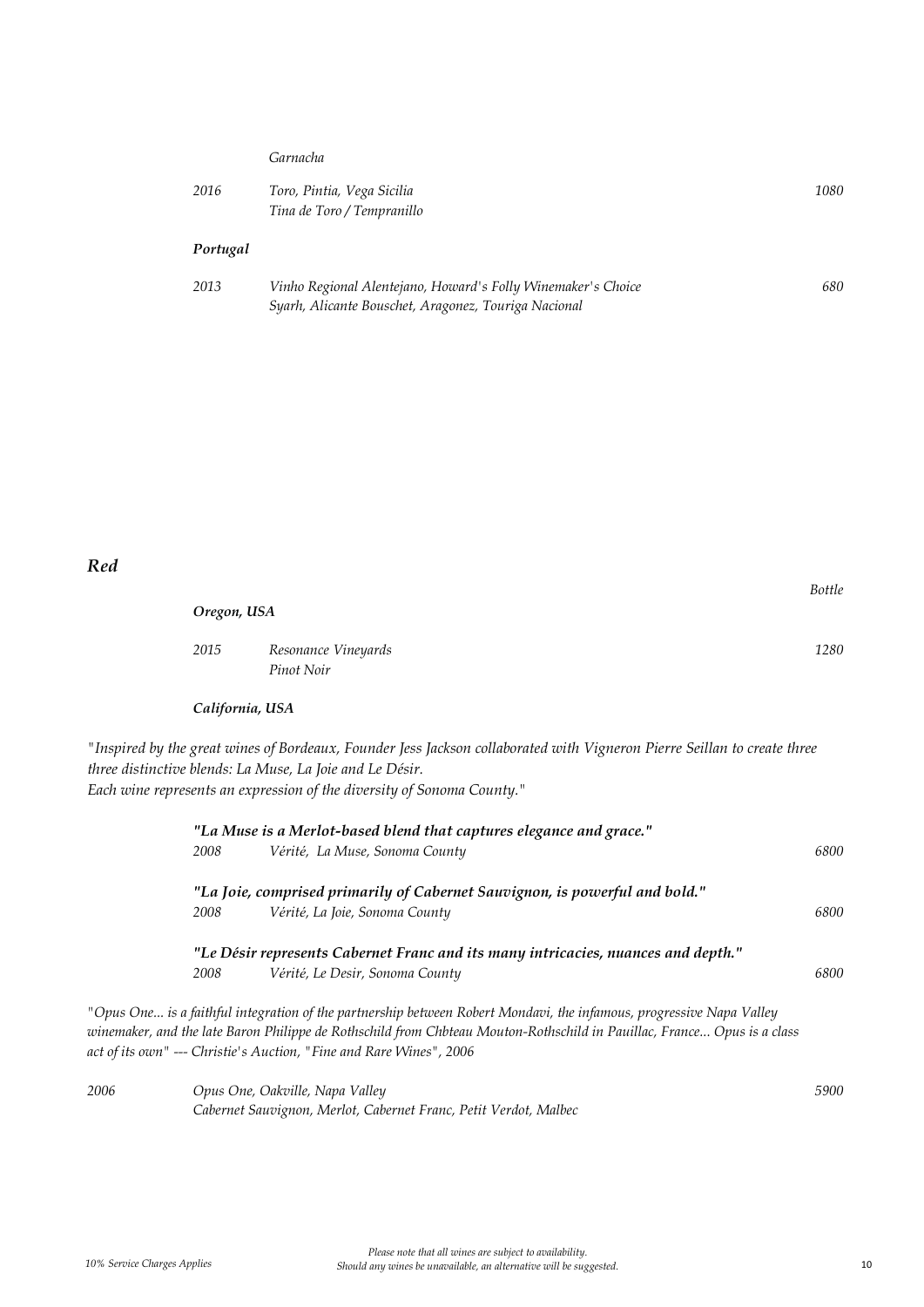| 1994 | Opus One, Oakville, Napa Valley<br>Cabernet Sauvignon, Cabernet Franc, Merlot, Malbec | 5900 |
|------|---------------------------------------------------------------------------------------|------|
| 1995 | Ridge Vineyards, Monte Bello, Santa Cruz Mountains<br>Cabernets, Merlot, Petit Verdot | 4150 |
| 1998 | Dunn Vineyards, Howell Mountain, Napa Valley<br>Cabernet Sauvignon                    | 3150 |
| 2018 | Black Stallion Winery, Napa Valley<br>Cabernet Sauvignon                              | 1320 |
| 2017 | Eden Rift Vineyards, Estate, Cienega Valley, Central Coast<br>Pinot Noir              | 1180 |
| 2017 | Rhys Vineyards, Alesia, Anderson Valley<br>Pinot Noir                                 | 1080 |
| 2014 | Nocking Point, Oregon<br>Pinot Noir                                                   | 680  |
| 2015 | Waterstone Winery, Napa Valley<br>Cabernet Sauvignon                                  | 1040 |
| 2017 | Robert Keenan, Napa Valley<br>Merlot                                                  | 980  |

| Australia |                                                                                        |      |
|-----------|----------------------------------------------------------------------------------------|------|
| 2010      | Parker Coonawarra Estate, First Growth, Coonawarra<br>Cabernet Sauvignon, Petit Verdot | 1480 |
| 2018      | Giancoda, Beechworth<br><i>Shiraz</i>                                                  | 1580 |
| 2016      | Two hands, Bella's Garden Barossa Valley<br>Shiraz                                     | 980  |

*Bottle*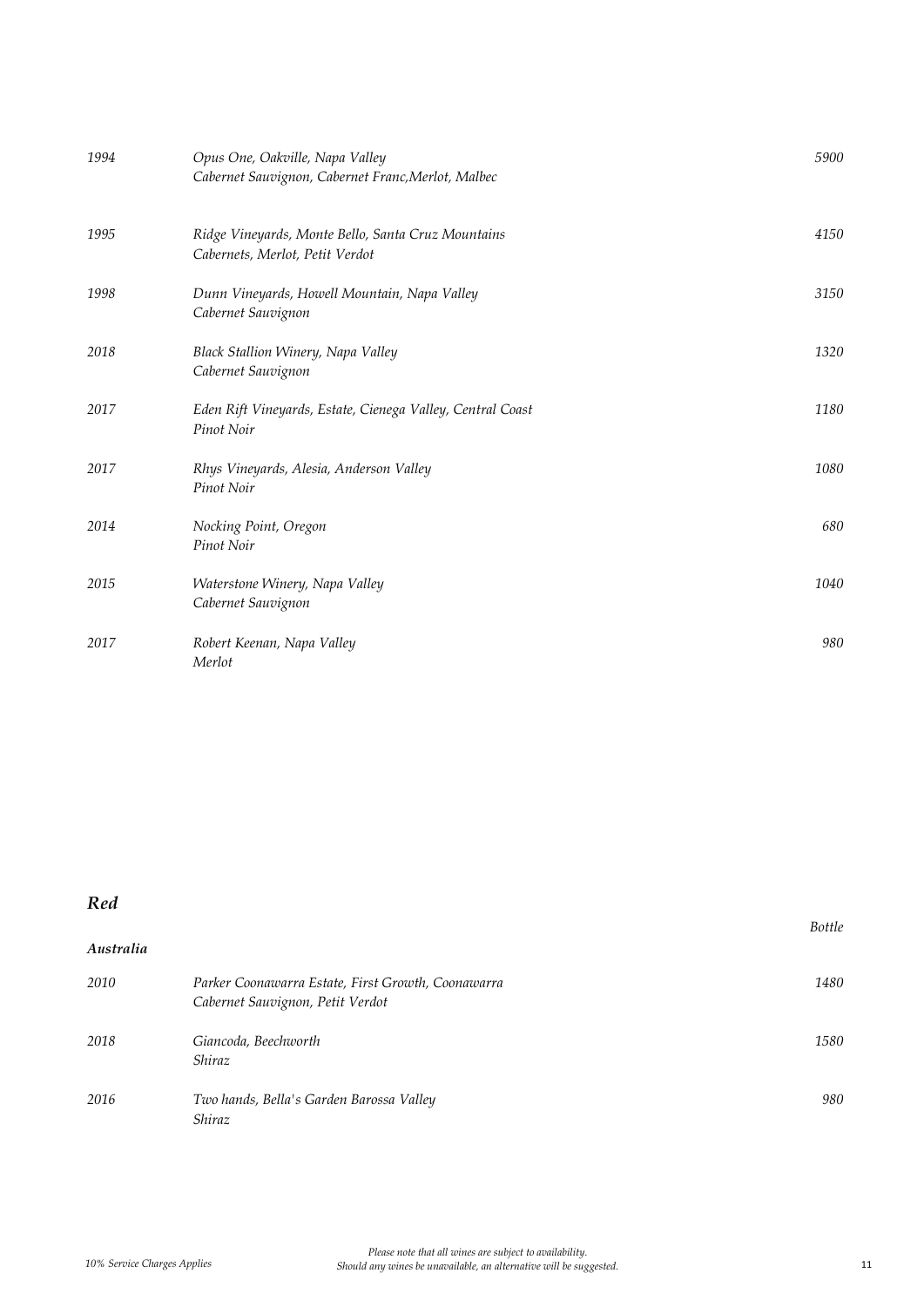| 2016         | Longview Yakka, Adelaide Hills<br>Shiraz                                       | 680           |
|--------------|--------------------------------------------------------------------------------|---------------|
| 2019         | Henschke Henry's Seven Barossa Valley<br>Shiraz, Crenache, Viognier, Mourvedre | 880           |
| South Africa |                                                                                |               |
| 2017         | Coastal Region, Boschendal Sommliker Selection<br>Pinotage                     | 680           |
| Sweet        |                                                                                |               |
|              |                                                                                | <b>Bottle</b> |
| 2017         | Royal Tokaji, Lavest Harvest, Tokaji, Hungary (375ml)<br>Furmint               | 480           |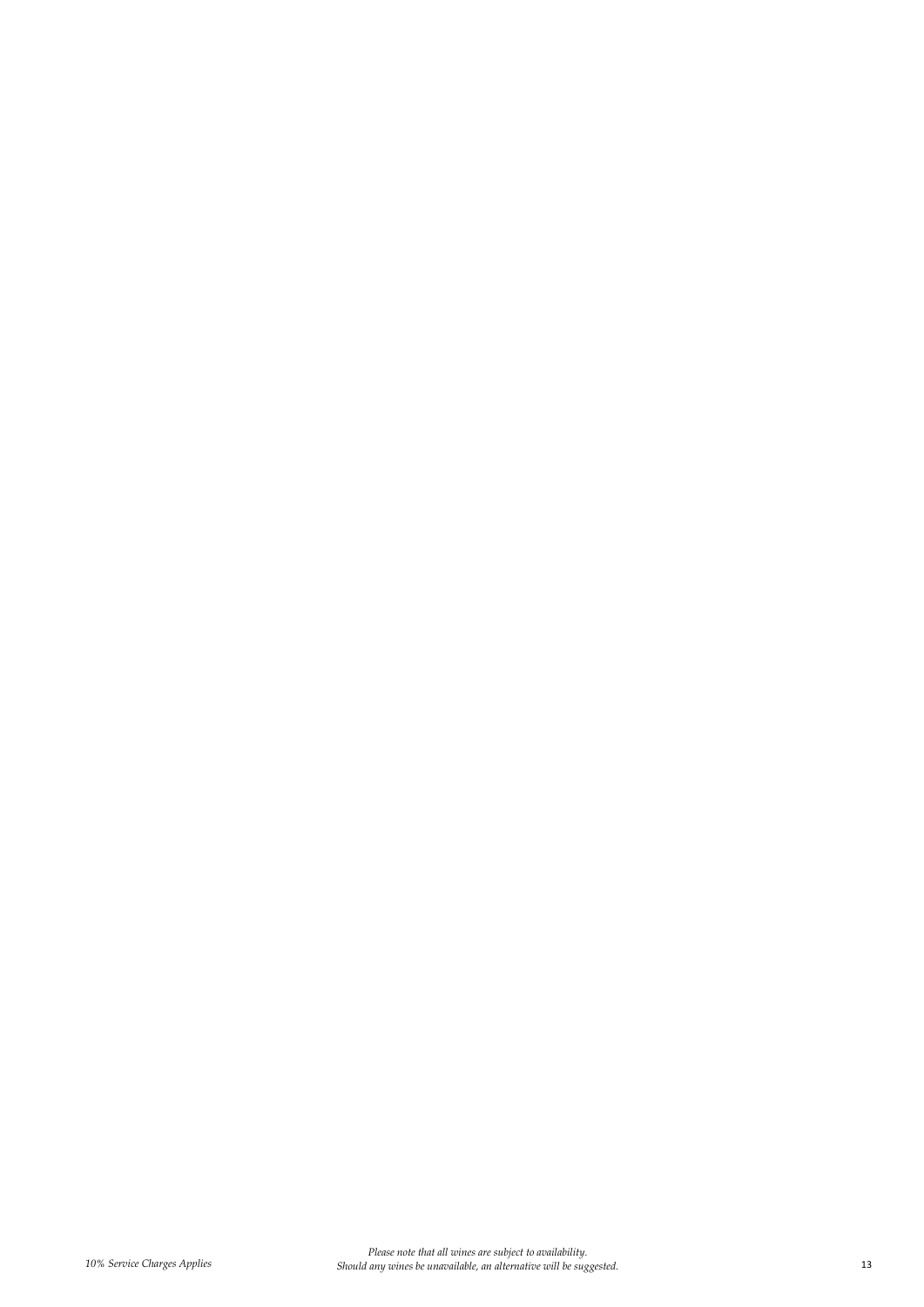| Bottle   |  |  |
|----------|--|--|
| $1020\,$ |  |  |
|          |  |  |
| $880\,$  |  |  |
| $840\,$  |  |  |
| $740\,$  |  |  |
| $680\,$  |  |  |
| $620\,$  |  |  |
|          |  |  |
| Bottle   |  |  |
| $1180\,$ |  |  |
| $1040\,$ |  |  |
| 980      |  |  |
| $780\,$  |  |  |
| 680      |  |  |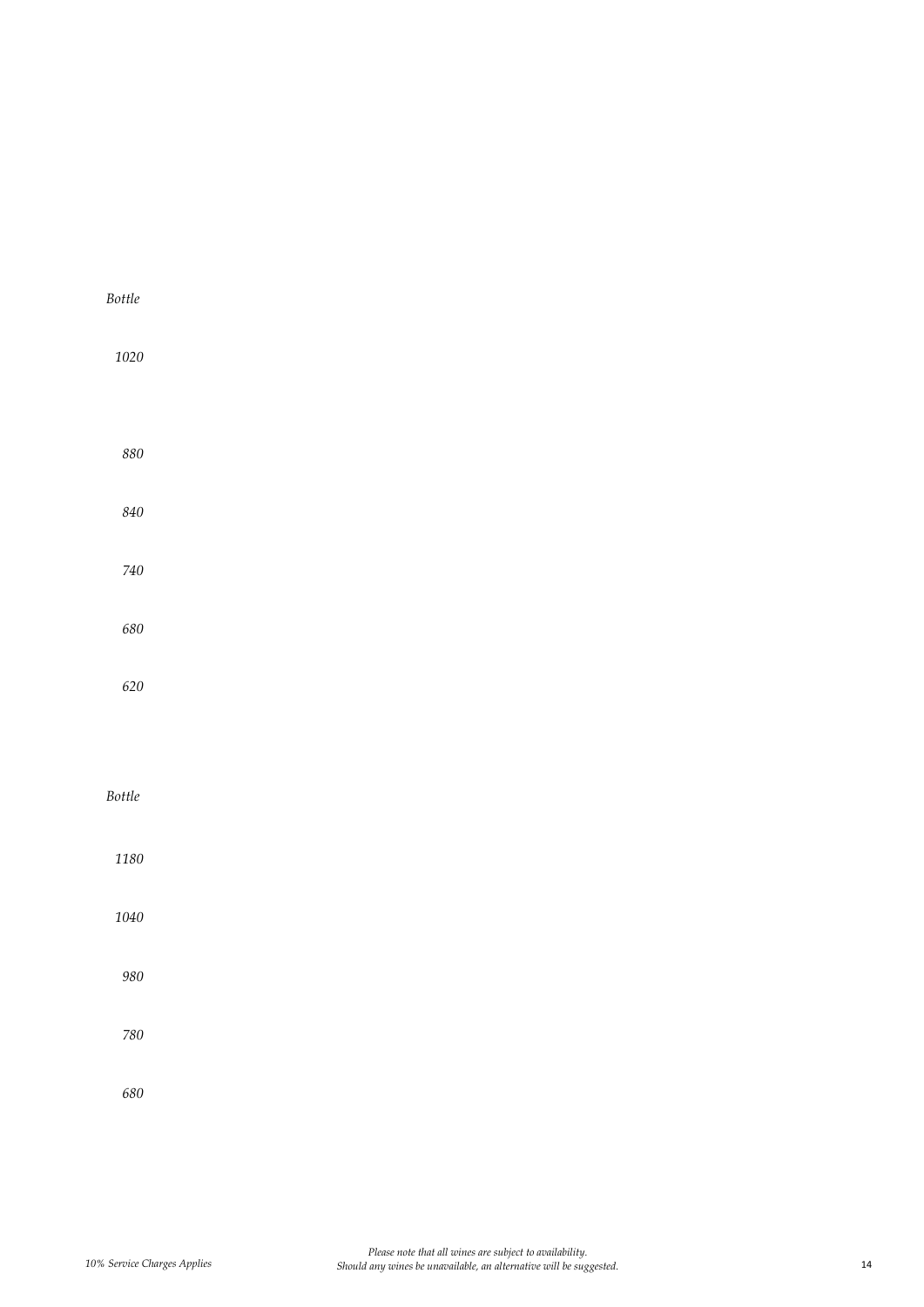*375ml* 

*480*